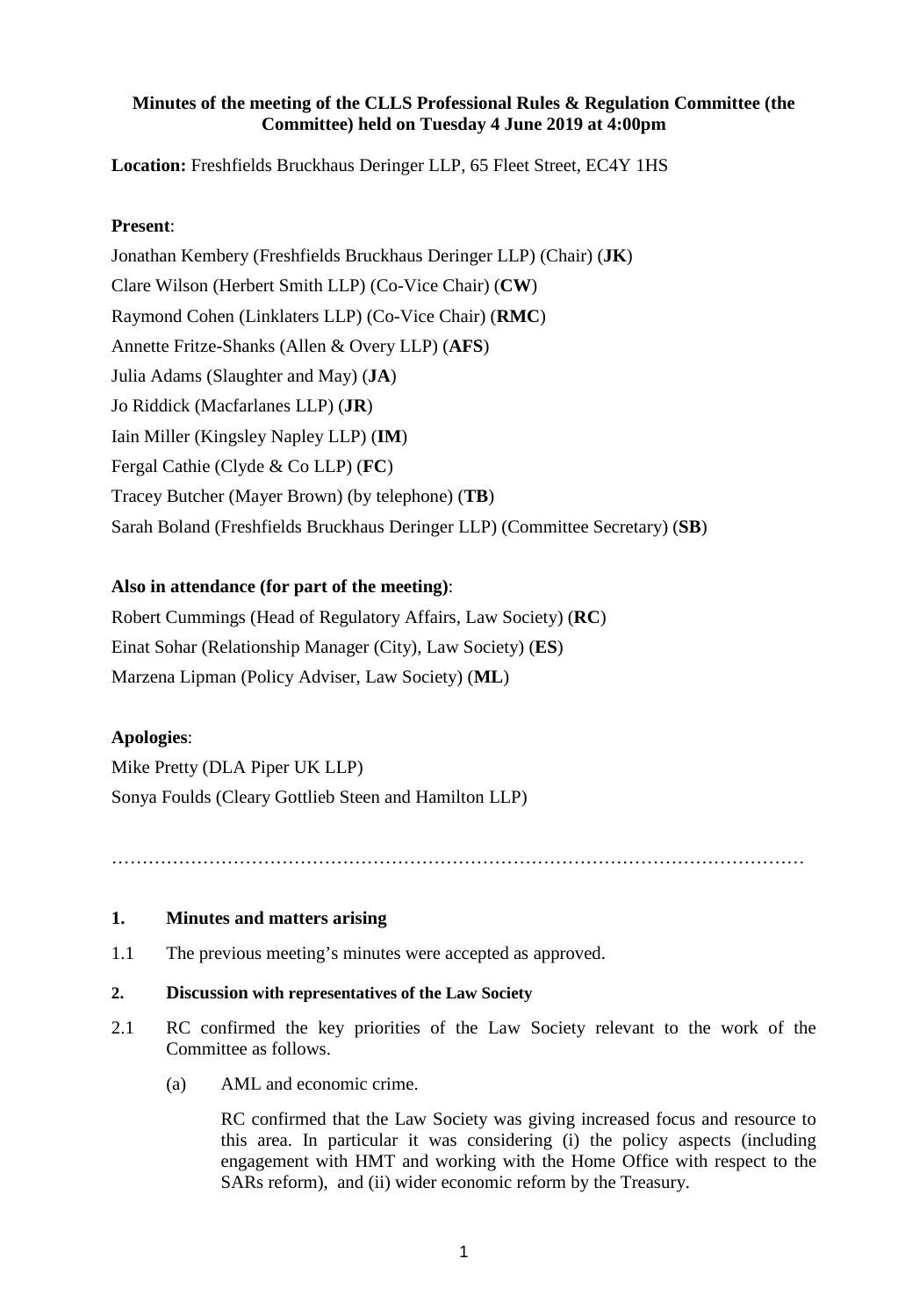The Law Society remained the supervisory body for AML for the profession although the SRA was responsible for all regulatory activities. It was confirmed that the Law Society would look to work with the SRA in terms of engagement and to take a more active role in this area; for example, it would increase its offering to members who had been harder to connect with regarding AML issues.

Consideration should be given to the reasons for the perceived lack of reporting. It was agreed that there needed to be research with respect to why the numbers of reports appear to be low. This was a matter which the Law Society could give some thought to.

JAK mentioned that the CLLS also had a tax sub-committee which could assist with consideration of AML issues.

(b) Mayson Review.

ML confirmed that the Law Society had taken a strategic decision to engage, being mindful that the audience for the Review was the Ministry of Justice (**MoJ**). No concluded view had been formed as to the preferred regulatory options at this stage, although ML reiterated that the Law Society wanted the MoJ to hear the views of the profession. The focus of the Law Society was on four key issues: (i) reserved legal activities, (ii) how to regulate non-reserved legal activities, (iii) professional titles in the future, and (iv) independence of the regulator.

ML confirmed that a response to those issues was being drafted and was to be discussed internally by the Society in July 2019.

It was acknowledged that, with respect to the distinction between reserved and non-reserved legal activities, now that the SRA had embraced solicitors operating in the non-regulated sector by means of its separate codes, it would be difficult to move towards a more restrictive approach.

(c) Handbook changes.

RC confirmed that the Law Society was awaiting publication of guidance from the SRA but would drafting new practice notes and providing information on the new Principles.

JAK hoped that any guidance issued by the Law Society would not overlap with that produced by the SRA as had been perceived to be the case with guidance regarding the use of NDAs because this might create confusion.

- 2.2 ACTION: to consider whether Colette Best, the new AML Director at the SRA, might attend a future meeting of the Committee.
- 2.3 ACTION: RC to confirm whether the Law Society was proposing to issue guidance on DAC<sub>6</sub>.
- 2.4 The representatives from the Law Society left the meeting at 4.40 pm.

### **3. Ireland**

3.1 The Law Society of Ireland had issued new guidance which confirmed the removal of the condition requiring Irish PII to be in place. It was also re-issuing practising certificates without that condition.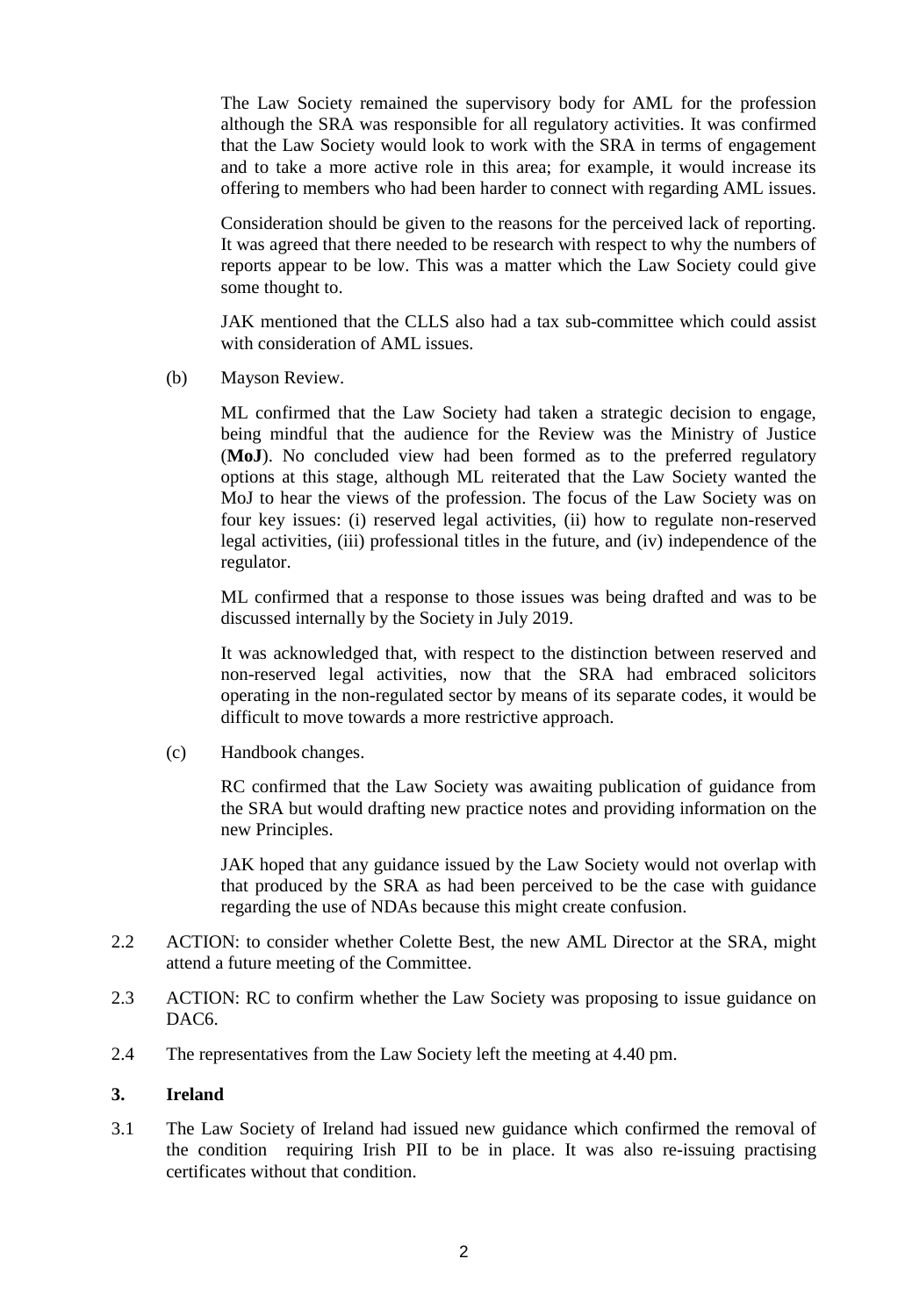- 3.2 Having said that, the guidance still left a number of issues unresolved. Further guidance clarifying those matters was expected shortly. The approach was being led by the Law Society of England and Wales.
- 3.3 A meeting between interested firms was due to take place at Chancery Lane on 25 June 2019.

# **4. Update on SRA quarterly meeting**

- 4.1 JK reported back from the quarterly meeting with the SRA held on 14 May 2019. The discussion included the following:
	- (a) The next symposium on 23 October 2019. Ideas to assist firms to prepare for the transition to the new Handbook were requested;
	- (b) SQE 1 pilot had completed and the results were awaited. With respect to SQE 2, the SRA was looking for firms to volunteer trainees to take part. In addition, the SRA was liaising further with the CLLS and firms on several matters including the overall weighting in the marking scheme between contract and tort and when the exams should be run so as not to interfere with the trainee intake cycles; and
	- (c) The ongoing issues with respect to AML and the fact that there was a varied approach taken to risk assessments by firms, with some not investing enough consideration as to their specific circumstances.
- 4.2 ACTION: the next quarterly meeting was on 3 September 2019 and it was suggested that members of the Committee may wish to volunteer to attend.

# **5. SRA workshop on reporting 13 May 2019**

- 5.1 JR reported on the workshop which had taken place for firms with regulatory managers.
- 5.2 ACTION: JR to circulate the case studies that were discussed and notes of the approach by the SRA.

#### **6. Governance of the Committee**

- 6.1 CW and RMC had made good progress with respect to the review of the governance of the Committee.
- 6.2 Key themes emerging from discussions that had taken place were (i) balancing the scope of what the Committee looks at with the workload of members, and (ii) the implications of seeming to have a work programme that was driven by the activity of the SRA i.e. that was reactive in nature.
- 6.3 ACTION: CW and RMC to finish this stage of their review and to provide a brief written summary on the outcome.

# **7. Overseas Practice Rules**

- 7.1 RMC confirmed that, following his discussions with Juliet Oliver, he had been invited to and had drafted some case studies to give clarity to the Overseas Practice Rules.
- 7.2 ACTION: subject to any further comments from Committee members, RMC was to move matters forward with the SRA.